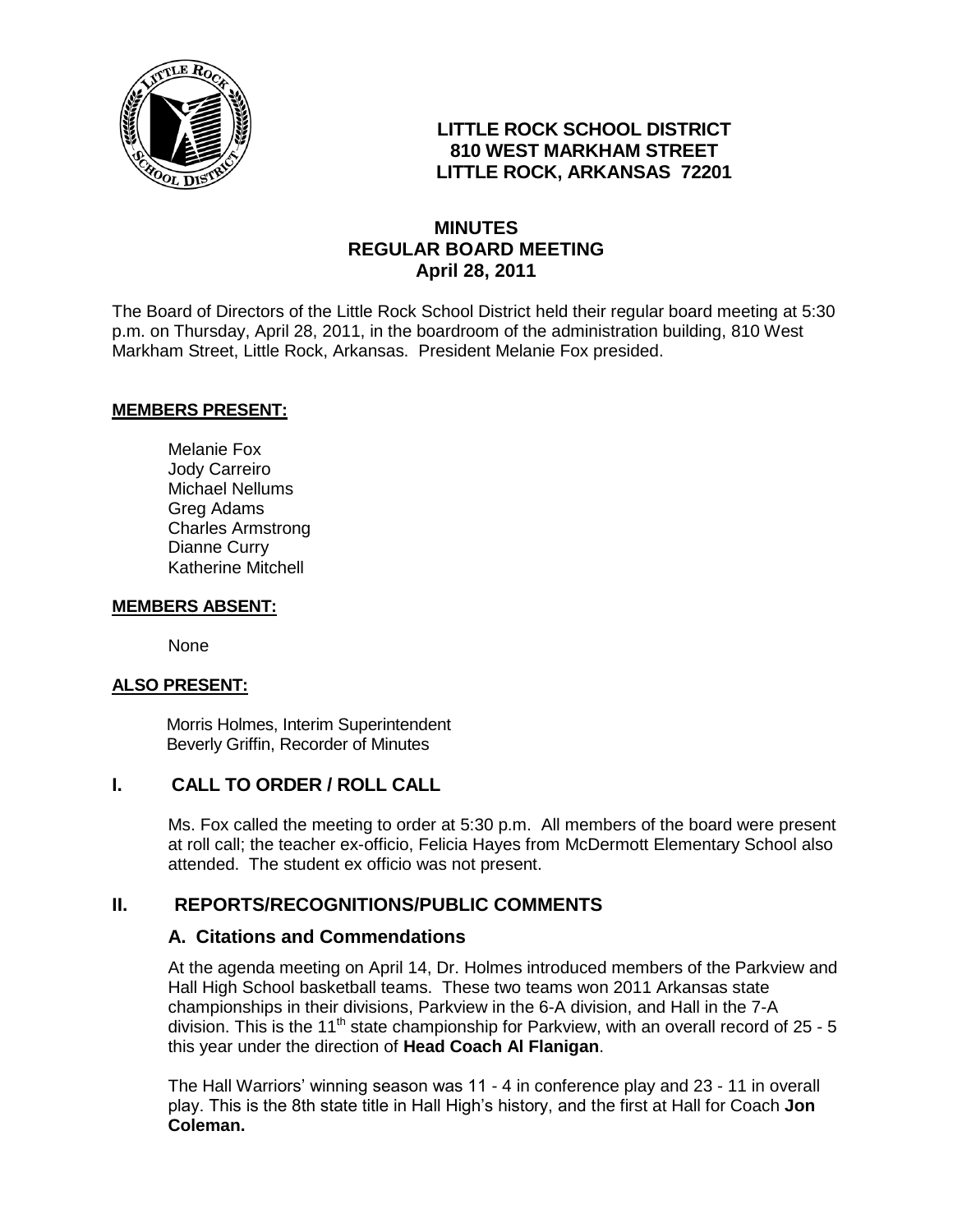**Joseph Holloway,** a student at Metropolitan Career-Technical Center, was recognized as the first student in the state to complete the **Cisco IT Essentials: PC Hardware and Software** certification course. This course is a hands-on, lab-oriented experience that prepares students for careers in the field of computers and technology. Joseph was recommended for this citation by his instructor at Metro, **Harvey Johnson**.

Several Central High School students participated in this year's **Arkansas Council of Teachers of Mathematics competition**. The students were presented with a citation in recognition of their accomplishments and are listed below:

**Nathanael Ji (gee)**, 1<sup>st</sup> place, Algebra 2; Alex Zhang, 3<sup>rd</sup> place, Algebra 2; Chevron **VanRhee**, 1st place, Pre-Calculus; **Joseph Berleant**, 1st place, Calculus; **Aaron Yin**, Honorable Mention, Calculus; Whitney Gao, 1<sup>st</sup> place, Statistics; Bob Zhao, 3<sup>rd</sup> place, Statistics. Honorable Mention in Statistics went to **David Chen**, **Lillian Tong** and **David Ye**. Their sponsor, coach, and "leader" is **Summer McFarland**

**Dr. Stephen Christian** was present to announce a scholarship concert in honor of former Central High School choral music director, Mr. Robert L. Brack. All former Central High School Concert Choir and Madrigal Singers under the direction of Mr. Brack were invited to participate in the concert. They will perform with the Central High School Alumni Choir on April 17, 5:00 p.m. at St. Peter's Rock Baptist Church in Little Rock. Board members were invited to attend.

**Dr. Holmes** announced the successful efforts to become accredited districtwide by AdvancEd. He thanked Dennis Glasgow and other administrators who worked with the AdvancEd team in their review of district documentation and required artifacts. He noted the team was especially impressed with the district's pre-kindergarten program and opportunities for pre-K students in Little Rock.

The superintendent announced activities and events taking place during the following week: National Volunteer Appreciation, Administrative Professionals' Week, Child Nutrition Employees Appreciation, and Teacher Appreciation Week. The district's outstanding teachers will be recognized at the Crystal Awards banquet on Monday, May 2 at Embassy Suites.

On Sunday, May 1, student artwork and performances will be showcased at *Artistry in the Rock* at the Statehouse Convention Center. A luncheon for administrative professionals and a reception for retirees will both be held on Wednesday, May 4. Board members were provided invitations and details for each of the events.

Dr. Holmes provided information on the recent weather-related school closings and inclement weather procedures by requesting brief updates from district administrative staff.

Transportation Director **Mike Martello** began by reviewing the process of making a determination of whether school buses can safely transport children to and from school during inclement weather. Mr. Martello reported that this information begins to arrive days before a major weather event from the National Weather Service. After a winter rain, ice or snow, he begins to drive the roads beginning at 2:30 a.m. so that a decision can be made prior to 4:30 a.m. when bus drivers begin reporting to work.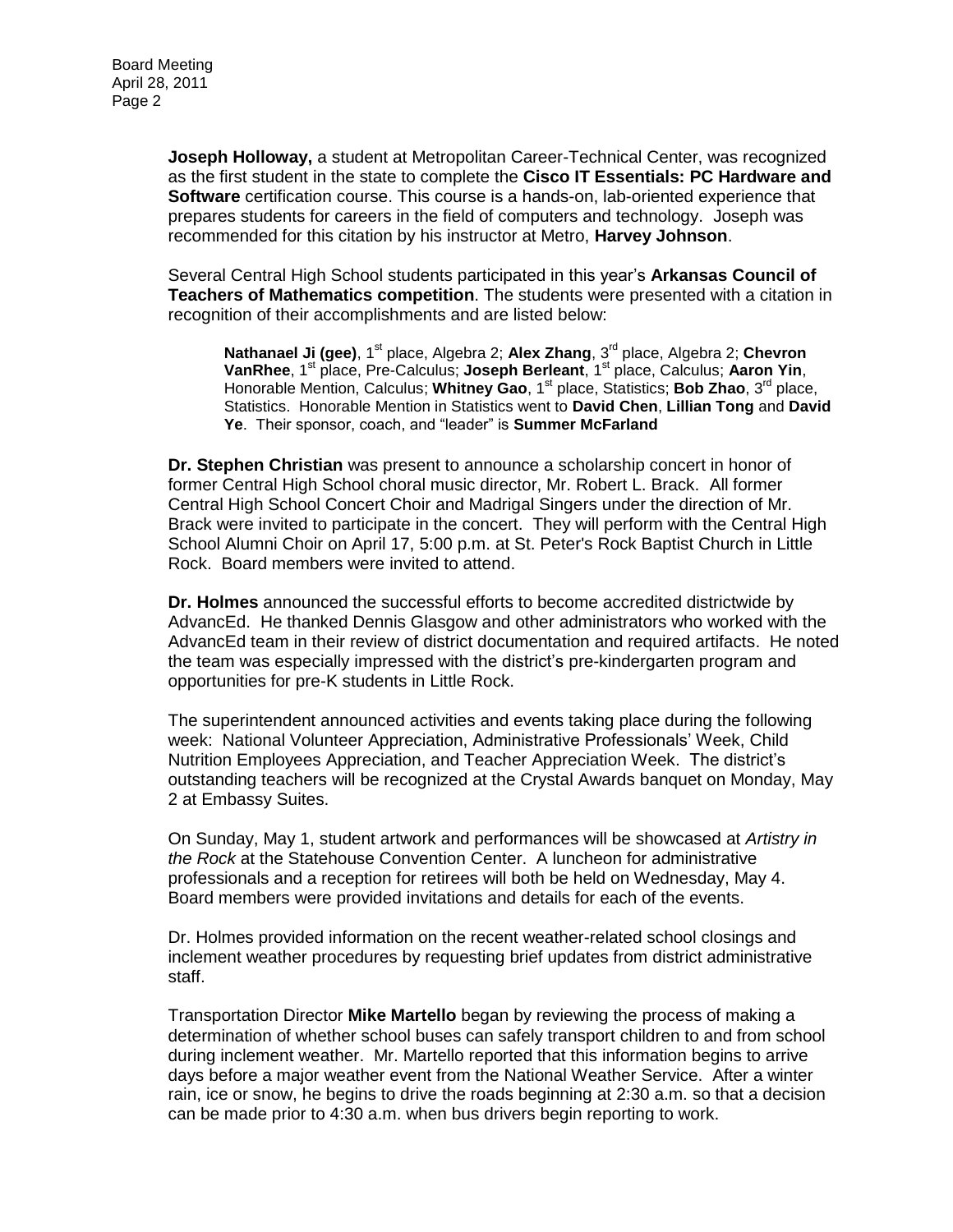**Tiffany Hoffman**, director of communications reviewed the process implemented once she receives notification from the superintendent that school will be closed. The computerized Parent Link system provides a recorded message to home and cell telephone numbers registered at the schools. The district's webmaster and television technician post notifications and television and radio stations are notified. Ms. Hoffman also utilizes postings to Facebook and Twitter for spreading the word as quickly as possible.

**Sadie Mitchell** reviewed the notification of building principals when school will be closed. There are several stages in making notification, especially when electricity is out at one or more schools. She felt it was important to note that at the elementary level, schools are not automatically closed when the electricity is out. If the school has windows, access to meals, water and restrooms, the school day can be modified so that additional days don't have to be made up. If children arrive at school and the decision is made to dismiss before the end of the day, the school staff has to ensure notification of parents before dismissal so that there is assurance someone is at the home to receive the children.

**Junious Babbs** reported that secondary principals are part of the decision to hold school or close when there are power failures or other weather related emergencies. Safety and security officers assist in assessing the conditions to determine if students are safe at school. He noted the decision to close Henderson during power failures is based on there not being windows or other natural lighting.

**Bobby Jones** credited the board with allocating the funds for upgrades to the district's security and alarm systems over the past three or four years. With the current alarm system, conditions can be monitored inside the school buildings twenty-four hours a day. District security personnel are on call to respond to alarms, and they work closely with the LR Police Department.

**Wayne Adams** reported on Maintenance and Operations department procedures to assess damage and clean up campuses after a severe storm or weather event. They clear parking lots and driveways after ice and snow storms, and have hired as many as eight independent contractors to clear parking lots when schools reopen after icy weather. A chemical "ice melt" is delivered to the schools so that building custodians can clear walkways and steps. In cases of power outages, Mr. Adams maintains contact with Entergy to determine which schools are restored and which will remain for a period of time without electricity. His department then works one-on-one with building principals to make necessary repairs as needed.

**Dennis Glasgow** reported that the Benchmark exams were affected at some schools during the most recent power outages. The Arkansas Department of Education provided approval for the rescheduling of the exams at seven LRSD schools where testing conditions were not acceptable or where power was out on scheduled testing days.

**David Hartz** addressed the calendar revisions and communication with school services to determine which schools have days to be made up. Those affected in the most recent storms included Forest Park, Henderson, Jefferson, and Hall High Schools and those students will attend additional days after the remaining schools are dismissed for the summer.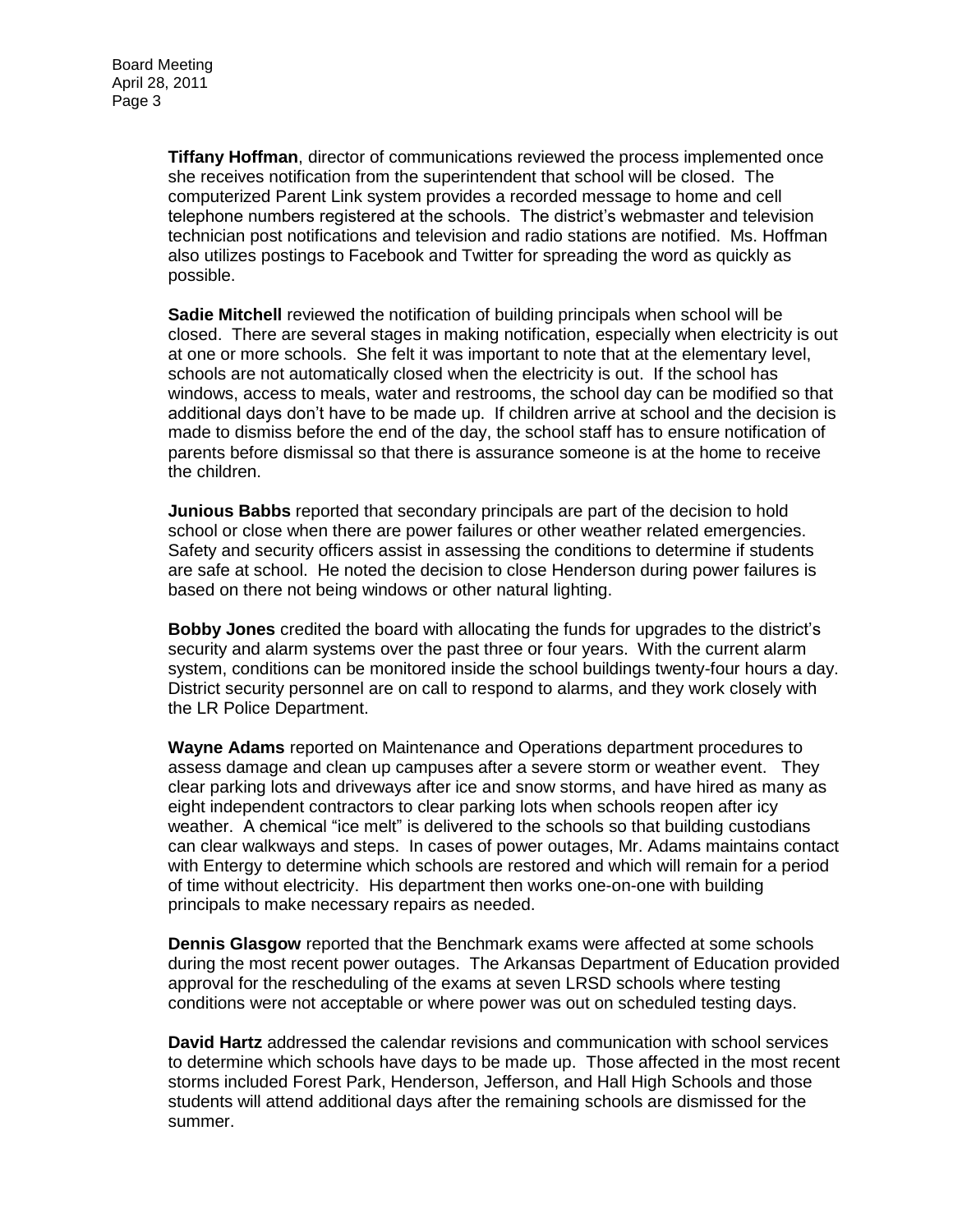**Ms. Curry** thanked the staff for their reports and commended Dr. Holmes for sharing with the public how important these decisions are and how much work goes into making the communications decisions. Ms. Fox asked that the television stations be notified earlier in the process so that parents have the information as soon as possible.

**Dr. Holmes** reported and responded to questions in the recent news media regarding the district's spending of state desegregation funding. He emphasized for the public that the Superintendent is responsible for every expenditure in the district even though many people manage the funds. He took exception to implications that desegregation money is not being appropriately spent and he asked Attorney Heller to provide a written review of the situation surrounding the accusations and insinuations from the ADE.

**Mr. Heller** provided a copy of a report requested by Dr. Holmes, and responded to questions from the board. He reviewed the background on the ADE investigation in spending of desegregation funding which is being conducted by Navigant. Navigant was hired by the Attorney General to investigate the three Pulaski County school districts in conjunction with the state's desire to eliminate desegregation funding. Navigant has completed their review of North Little Rock and Pulaski County School Districts, and has reported on those districts' accounting of desegregation expenditures.

Regarding the court-approved LRSD settlement agreement with the state, Mr. Heller reported that he had met with district staff to look at financial documentation and he believes that every dollar we receive from the state for desegregation funding is spent for its' intended purpose. It is important to note, district desegregation budgets are developed by the Magnet Review Committee, and Majority to Minority (M-M) transfer funding is calculated by the state and paid according to their calculations. The districts are reimbursed for transporting magnet and M-M students based on a formula the state agreed to pay. That formula for calculation has been in place a long time, however the state has a right to take over transportation if they believe they can save money by doing so.

Mr. Heller also reported the LRSD spends more each year for desegregation purposes than is received from the state for desegregation funding, including expenditures for early childhood education and summer school programs. There has never been a disagreement with the state over funding since the 1989 settlement agreement, and the purposes for funding are specified within that agreement.

Mr. Heller further reviewed the reasons for the Navigant investigation, stating that he believed it was not about accountability, but about litigation and the Attorney General's attempts to affect discovery in the pending issues before the courts regarding continuation of desegregation funding. He noted that the LRSD has been before the joint budget committee and the desegregation litigation oversight committee, and there has never been a question about lack of accountability.

# **B. Update: Volunteers in Public Schools**

Debbie Milam reported on the *ViPS Evening for the Stars* and thanked those who attended. She provided copies of the programs with all volunteer recognitions listed. She also provided copies of the most recent issue of the Arkansas Times where there is an ad recognizing the LRSD award winners. The annual number of volunteer hours was valued at \$15,521,842.00, and a large mock check was presented to the Board.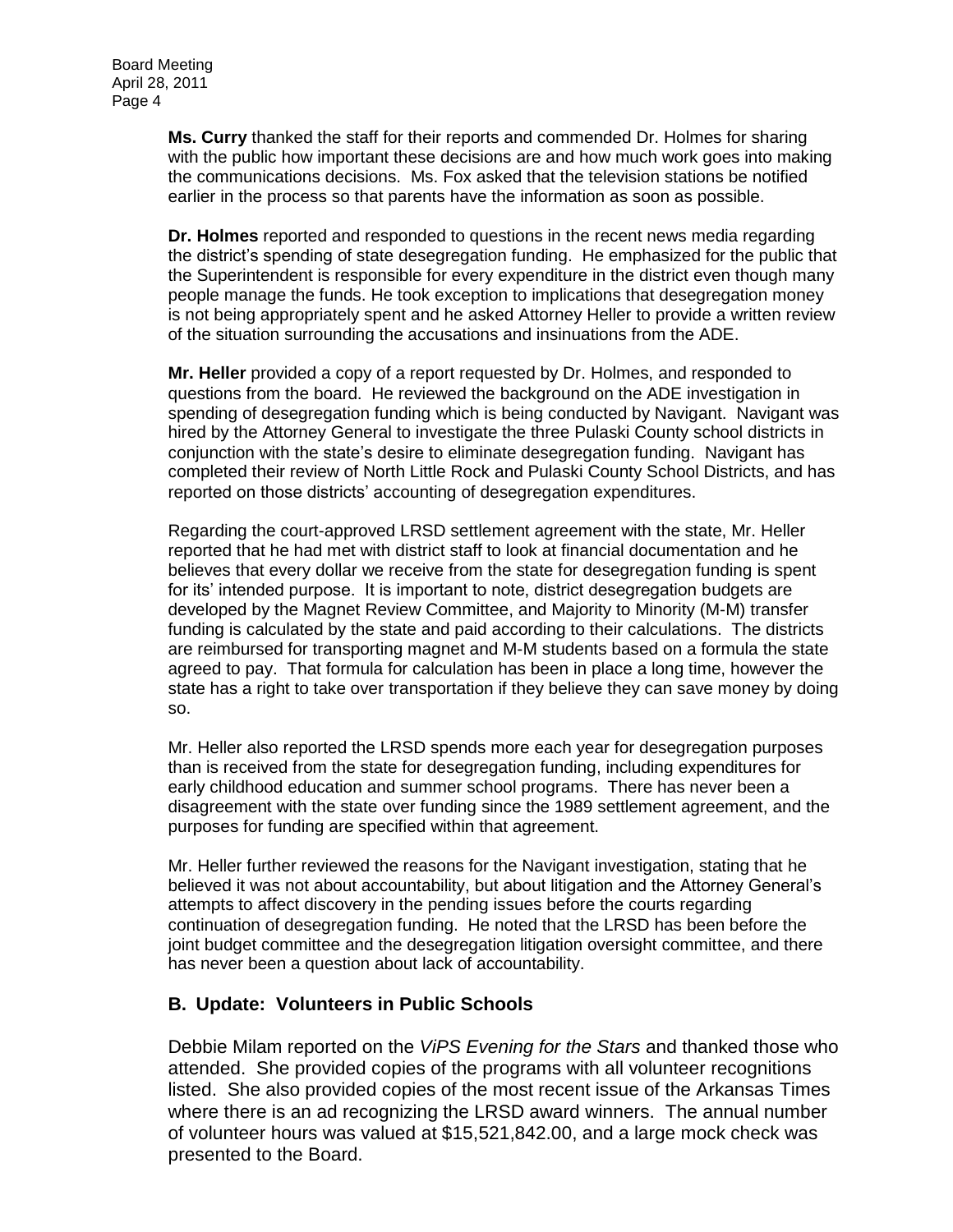# **C. Remarks from Citizens**

**Adele Simmons** introduced herself as the parent of three children; two attend Williams Magnet and one attends Dunbar. Ms. Simmons reported that they live in the Roberts Elementary attendance zone, but she chose to remain at the magnet schools where her children have been successful. She expressed concern regarding the registration of gifted and talented students at Dunbar. She complimented the Dunbar staff, teachers, and the dedicated and caring volunteers. She has recommended Dunbar to many of her family and friends, they complete the paperwork to enroll at Dunbar, but are denied the opportunity to attend. She doesn't believe gifted and talented students across the district are given an opportunity to attend Dunbar and she asked the board to provide assistance.

**Latrice and Eric Hill** reported they have a problem at J. A. Fair High School. They believe their son is being targeted for disciplinary sanctions and his educational opportunities are being jeopardized because of he has "an attitude and ego." Ms. Fox asked the parents to work with Mr. Fields to address their concerns.

**Will Dunn** introduced himself as a 5<sup>th</sup> grade teacher, and expressed concern with discipline at the elementary school level. He noted that the elementary ALE sites can't accept additional students at this time of the school year, and therefore teachers aren't allowed to follow protocol for disciplinary infractions as specified in the student handbook. He asked the administration to do more than pass over discipline just because ALE sites are full, and he asked for help in developing discipline strategies in elementary schools.

# **D. Donations of Property**

The board was asked to approve the receipt of recent donations to the district. Mr. Carreiro read the list of donations, and moved approve acceptance. Mr. Armstrong seconded the motion and it **carried unanimously**.

| <b>SCHOOL/DEPARTMENT</b>     | ITEM                                                                                                                                              | <b>DONOR</b>                                                                    |
|------------------------------|---------------------------------------------------------------------------------------------------------------------------------------------------|---------------------------------------------------------------------------------|
|                              |                                                                                                                                                   |                                                                                 |
| Mann Magnet Middle School    | \$500.00 to purchase books entitled,<br>"How to be Confident, Capable, Cool,<br>and In Control" for 6 <sup>th</sup> grade girls                   | National Dunbar / Horace Mann<br>Alumni Association of Little Rock,<br>AR, Inc. |
|                              | \$3,100.00 cash to the H2O Club                                                                                                                   | The Clinton Foundation                                                          |
| McClellan Magnet High School | \$35,000.00 check to be used to<br>implement Texas Instruments<br>Navigator Systems for Math<br>classrooms and libraries in English<br>classrooms | Cameron Corporation                                                             |
| Roberts Elementary School    | Four yards of bulk blended soil, valued<br>at \$178.00 for the science lab to<br>develop outdoor vegetable gardens                                | The Good Earth Garden Center                                                    |
|                              | Discount and free delivery of lumber,<br>valued at approximately \$130.00 for<br>science lab to develop outdoor<br>vegetable gardens              | Kaufman Lumber Company                                                          |

#### **DONATIONS**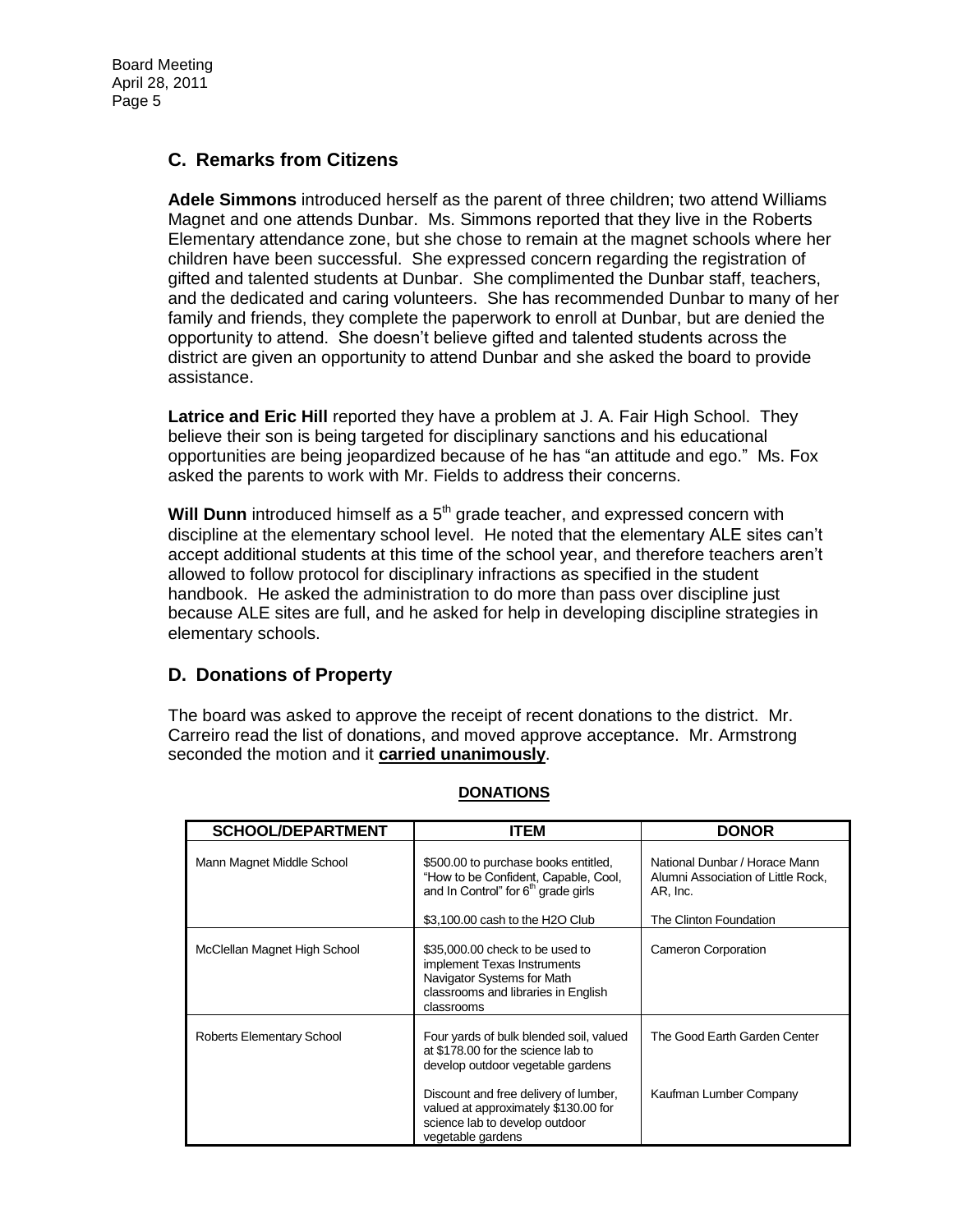| <b>SCHOOL/DEPARTMENT</b> | <b>ITEM</b>                                                                                                                              | <b>DONOR</b>                                                                              |
|--------------------------|------------------------------------------------------------------------------------------------------------------------------------------|-------------------------------------------------------------------------------------------|
| Roberts Elementary       | Two wheelbarrows, a shovel and other<br>gardening supplies, valued at \$74.00<br>for science lab to develop outdoor<br>vegetable gardens | The Home Depot                                                                            |
| <b>Wilson Elementary</b> | \$1,000.00 cash for Field Day activities<br>Eight \$25.00 gift cards for use by<br>Saturday School students with perfect<br>attendance   | UALR - Children International<br>Affirmative Risk Management<br><b>Insurance Adjuster</b> |
|                          | \$500.00 cash to be used for student<br>and staff incentives and activities                                                              | St. Andrew's Church                                                                       |

# **E. Little Rock PTA Council**

Nelia Chambers reported for the LR PTA Council. The statewide PTA convention will be held in Springdale, AR. She thanked those who were involved in the annual teacher appreciation week in the schools, and invited everyone to attend the PTA council spring luncheon on May 12, 2011, at Second Presbyterian Church.

# **F. Little Rock Education Association**

Ms. Kohler stated cooperation from the LREA in attaining the \$40,000 starting salary for teachers. She expressed willingness to begin the negotiations process, but she asked the board to remain mindful that the support staff also deserves a living wage. " … you cannot leave them behind in order to get to the \$40,000 starting salary for teachers."

She thanked Mr. Babbs and Dr. Mitchell for being available to assist the building administration whenever schools are closed for any reason. She also thanked them for maintaining communication with her so that she can effectively communicate with the employees.

She referred to a page from the strategic plan where teachers would be asked to give up another professional development day. She reminded the board that the calendar is negotiated and that time for PD is included in the negotiations discussions.

# **EXECUTIVE SESSION:**

Mr. Nellums made a motion to go into executive session to discuss a personnel issue. Dr. Mitchell seconded the motion, and it **carried unanimously**. The board remained in executive session from 7:02 p.m. to 8:17 p.m. They returned from executive session and reported no action was taken.

Mr. Carreiro made a motion to remove Dr. Hamer's name from the list of candidates invited for interview, and to replace him with Hugh Hattabaugh at the suggestion of the consultants. Mr. Adams seconded the motion. The motion **carried 4-3** with Ms. Curry, Dr. Mitchell, and Mr. Nellums voting no.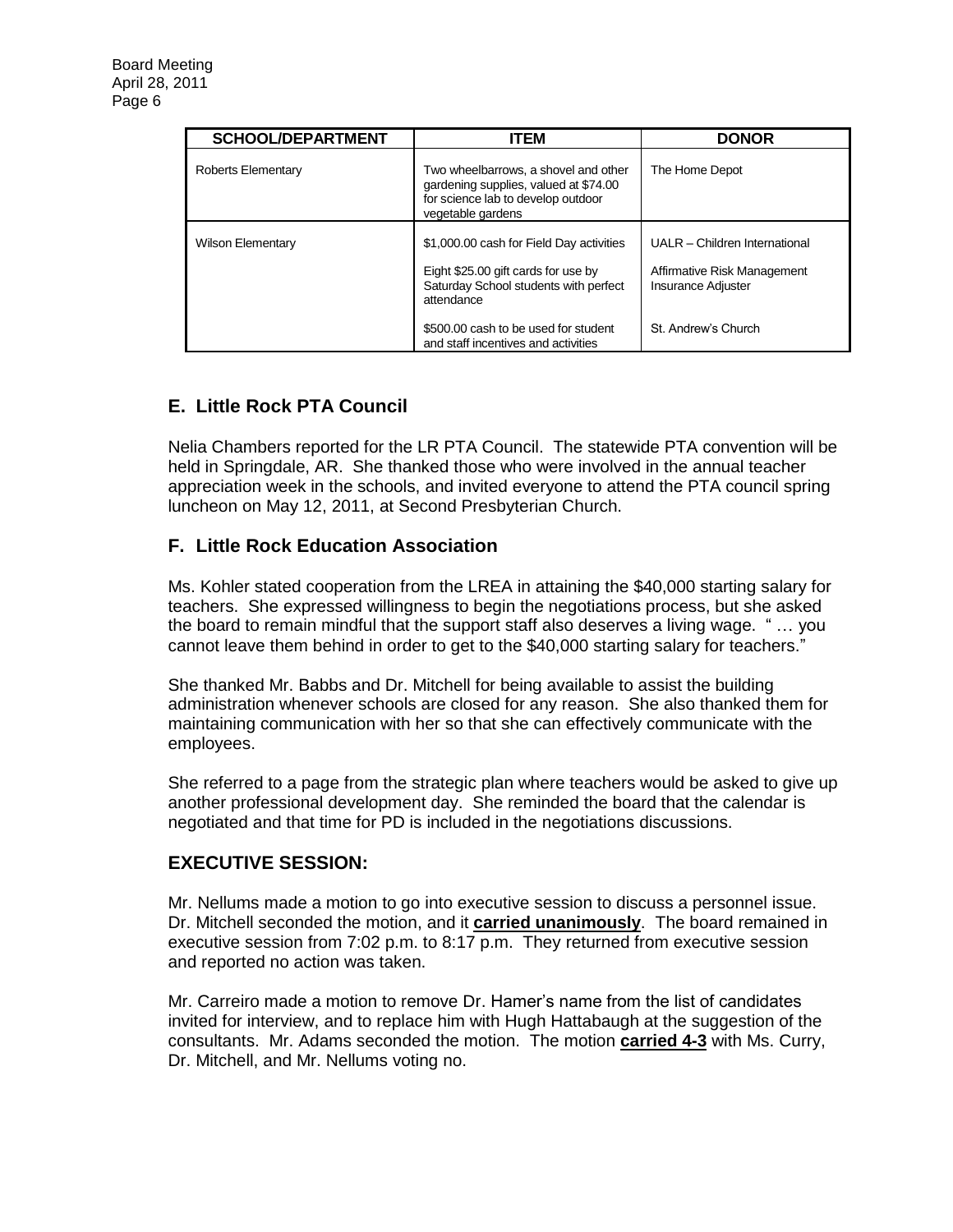# **III. REPORTS AND COMMUNICATIONS**

# **A. Remarks from Board Members**

Ms. Fox noted a recent announcement that the LRSD had four of the six semifinalists for the National Presidential Scholars. Additional information will be provided as the finalists are announced.

# **B. PRE Quarterly Update, April 2011**

Karen DeJarnette was present to review the report which was provided as part of the board's agenda. She explained the process used to evaluate the programs, and noted that they work with 26 researchers to provide a comprehensive evaluation process.

Ms. Curry asked for a report which would compare last year's student enrollment data with the current information. She expressed continuing concern that there are programs operating without enough students participating to be effective. She asked to be provided with the number of students involved in each program, and indicators of which programs are effective in addressing the needs of African American males.

Dr. DeJarnette promised to provide additional information in a Friday Update within a few weeks.

# **C. Report: Felder Alternative Learning Academy**

A recap of the recommendation for Felder and Hamilton was provided as a written report in the board's agenda. The subject had been discussed in detail at the April 14 agenda meeting. Students in middle school alternative programs will attend the Felder site beginning in the fall of 2011. High school alternative students will attend the Hamilton site.

# **D. LRSD Response to ADE Audit of Gifted & Talented Programs, 2011**

The Gifted and Talented Program of the Little Rock School District was monitored by the Arkansas Department of Education on February 23-25, 2011. The information contained in the report includes findings regarding the district's compliance with Arkansas rules governing programs for gifted and talented students K-12.

Lori Altschul, Director of Gifted Programs, presented information regarding the monitoring and addressed one recommendation in the report to have seminar classes at all middle schools. Beginning next year, every student has to meet with a certified GT specialist and GT offerings will be expanded at all middle schools. A copy of the report including compliance issues and agreed resolutions were printed in the board's agenda.

# **E. Update: 2011 Summer Programs**

Sadie Mitchell and Junious Babbs provided an overview of the reports printed in the board's agenda. This year's City of Little Rock summer recreation sites include Baseline, Brady, Fulbright and Romine.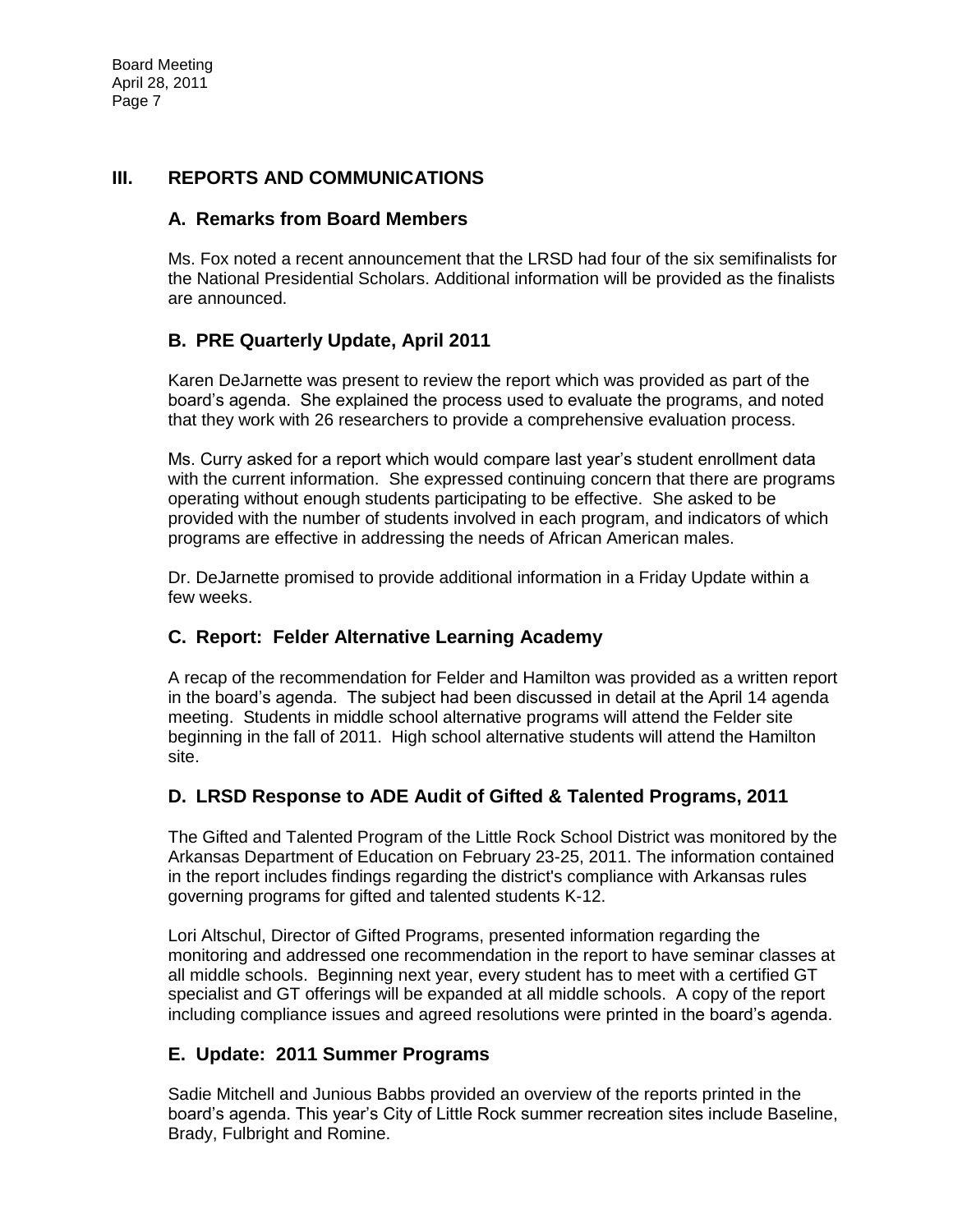District summer school sites include literacy support at Washington, Terry, Mabelvale, and Otter Creek. In addition, Early Reading First will be held at Chicot Early Childhood Center; Mabelvale, Terry and Otter Creek Elementary schools will host 21<sup>st</sup> Century Summer Programs for students in grades 3-5; Wakefield Elementary will host 150 students in the UALR Summer Camp; and Dodd Elementary will host a summer enrichment camp. Camp Can Do for ESL students will also be held for students in kindergarten through fifth grade at Bale Elementary School. Staff is currently hiring teachers, organizing transportation and lining up grant funding.

At the secondary level, Mr. Babbs reported the summer space camp at Cloverdale Aerospace Charter School, credit recovery programs at Pulaski Heights middle school and each high school will host credit recovery through NovaNet. Summer school isn't free at the secondary level; however, students on free and reduced lunch are provided no cost summer remediation.

# **F. Update: Reading / Literacy**

A reading and literacy report was provided via PowerPoint presentation by Karen James, Director of Elementary Literacy and Early Childhood. The report stressed the importance of reading and literacy instruction as they relate to meeting the goals of the district's strategic plan. She introduced Shoutelle Richardson, principal of Chicot Primary School, and teachers who assisted in the preparation of the PowerPoint presentation, Ashley Davis and Danielle Walters. Chicot Primary School has been recognized as ranking second in the nation for implementation of pre-kindergarten programs.

# **G. Update: Strategic Plan / Reading & Literacy**

Dennis Glasgow discussed the recommendations in the strategic plan and reported there was a "share site" where the individuals assigned to track progress toward the goals can enter updates as needed. He reviewed a PowerPoint presentation that highlighted some of the charts which are being utilized to provide a visual tracking of progress.

Board members commented on the presentation and commended the teachers, principals and administrators for working together to focus on student achievement. Mr. Glasgow reported that once it is determined a progress report to the public needs to be presented, the updated results of the strategic plan tracking will be used to provide the background for that report. He notified the Board that in the near future they would need to develop a policy which would require mandatory summer school for students who are not achieving at grade level in the primary grades.

# **H. Report: Procurement / Minority Vendor Information**

Darral Paradis provided a written report which was provided as an attachment to the board's agenda. He was present to review the information and respond to questions. Mr. Nellums requested the calculation of percentages based on the numbers included in the reports. Mr. Paradis agreed to provide the information.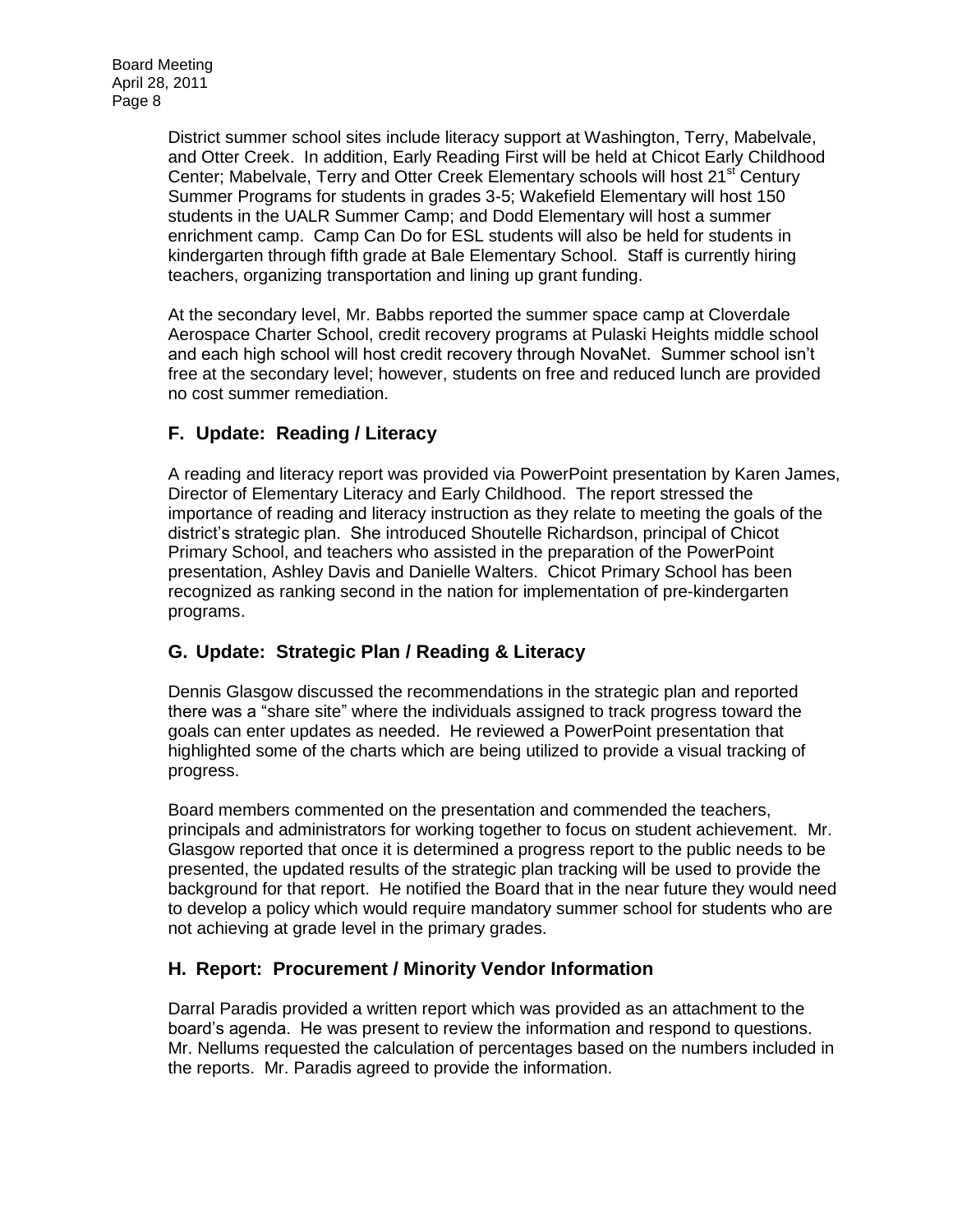#### **I. Internal Auditors Report**

Mr. Becker's report was provided as part of the board's agenda. No additional information was requested.

# **IV. APPROVAL OF ROUTINE MATTERS**

# **A. Minutes**

Minutes from the regular board meeting held on March 17 and from special meetings held on April 20 and April 25, 2011 were presented for review and approval. Mr. Armstrong made a motion to approve the minutes as presented. Ms. Curry seconded the motion and it **carried unanimously**.

# **V. BOARD POLICY AND REGULATIONS REVIEW**

#### **A. First Reading - Board Policy Adoption: GCCAC Family and Medical Leave**

Mr. Hartz was present to review the first draft policy presented in the agenda and requested approval. Mr. Carreiro made a motion to approve / Mr. Armstrong seconded the motion and it **carried unanimously**. Second reading and adoption will be included on the agenda in May.

# **B. First Reading - Board Policy Revision: GBAA Sexual Harassment**

Mr. Hartz also presented a revision to board policy GBAA and requested board approval on first reading. Mr. Carreiro moved to approve the revised policy on first reading, Ms. Curry seconded the motion and it **carried unanimously**. Second reading and adoption will be included on the agenda in May.

# **VI. ADMINISTRATION**

# **A. 2011-2012 Budget Plan Recommendation**

Dr. Holmes recommended the board authorize the administration to begin putting a budget plan in place which would provide two options for consideration. These plans were provided to the board by memorandum earlier in the month, and would be provided for periodic review as revisions are made. The final plan would be presented for approval during the months of July and August.

Ms. Curry made a motion to approve; Mr. Armstrong seconded the motion and it **carried unanimously.**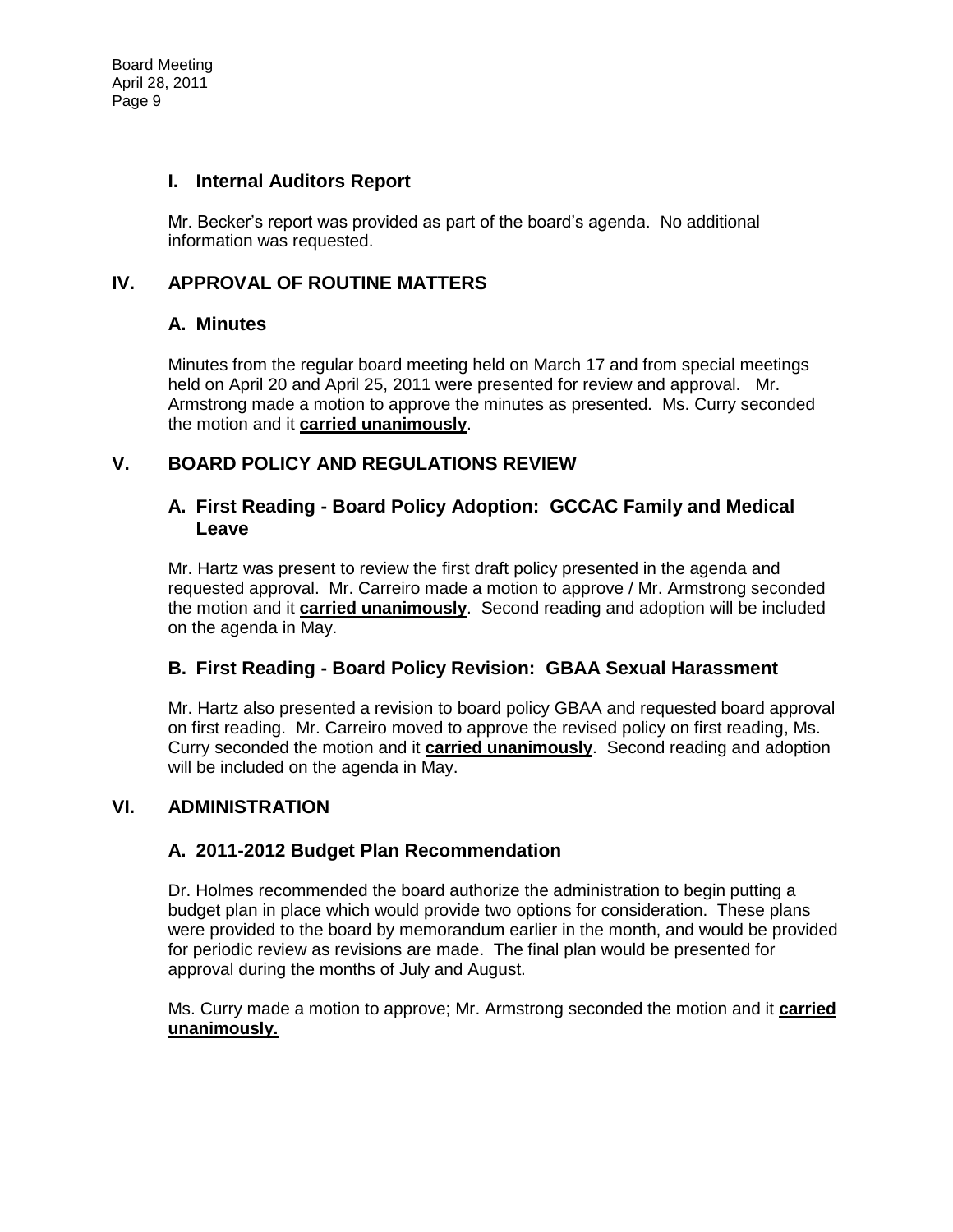# **VII. HUMAN RESOURCES**

# **A. Proposed Initiative for Land Bank Property Program for LRSD Teachers**

Mr. Hartz provided a report on the City of Little Rock's proposed initiative for a land bank property program for LRSD teachers. No action was requested at this time; the report was provided only for the board's information and discussion. This program would provide an opportunity for teachers to purchase abandoned property located within 10 miles of a school. The teacher would be required to assume responsibility for improving the property and paying the taxes and improvement expenses. If the city's initiative develops further, the district would then request the board's additional review and approval.

# **B. Personnel Changes**

Routine general personnel changes were printed in the board's agenda. Ms. Curry made a motion to approve; Mr. Armstrong seconded the motion and it **carried unanimously**.

Also included were the administration's recommendations for elementary summer school program administrators. Mr. Armstrong made a motion to approve; Mr. Nellums seconded the motion and it **carried unanimously**.

# **VIII. FINANCE & SUPPORT SERVICES**

# **A. Monthly Financial Reports – March 2011**

Financial reports were provided in the board's agenda. No action was required.

# **B. Budget Update**

Mr. Bailey reported on the current year budget, with no major differences in previous year's spending. The 2011-2012 budget will be different than what has been presented in the past, and will be further explained in the upcoming budget worksessions.

#### **CLOSING REMARKS**

Mr. Carreiro reminded the audience that *Artistry in the Rock* would be held on Sunday, May 1, starting at noon.

Ms. Fox announced the interviews for the superintendent candidates would be scheduled for May 9, 10, and 11. The daily schedule is posted on the website.